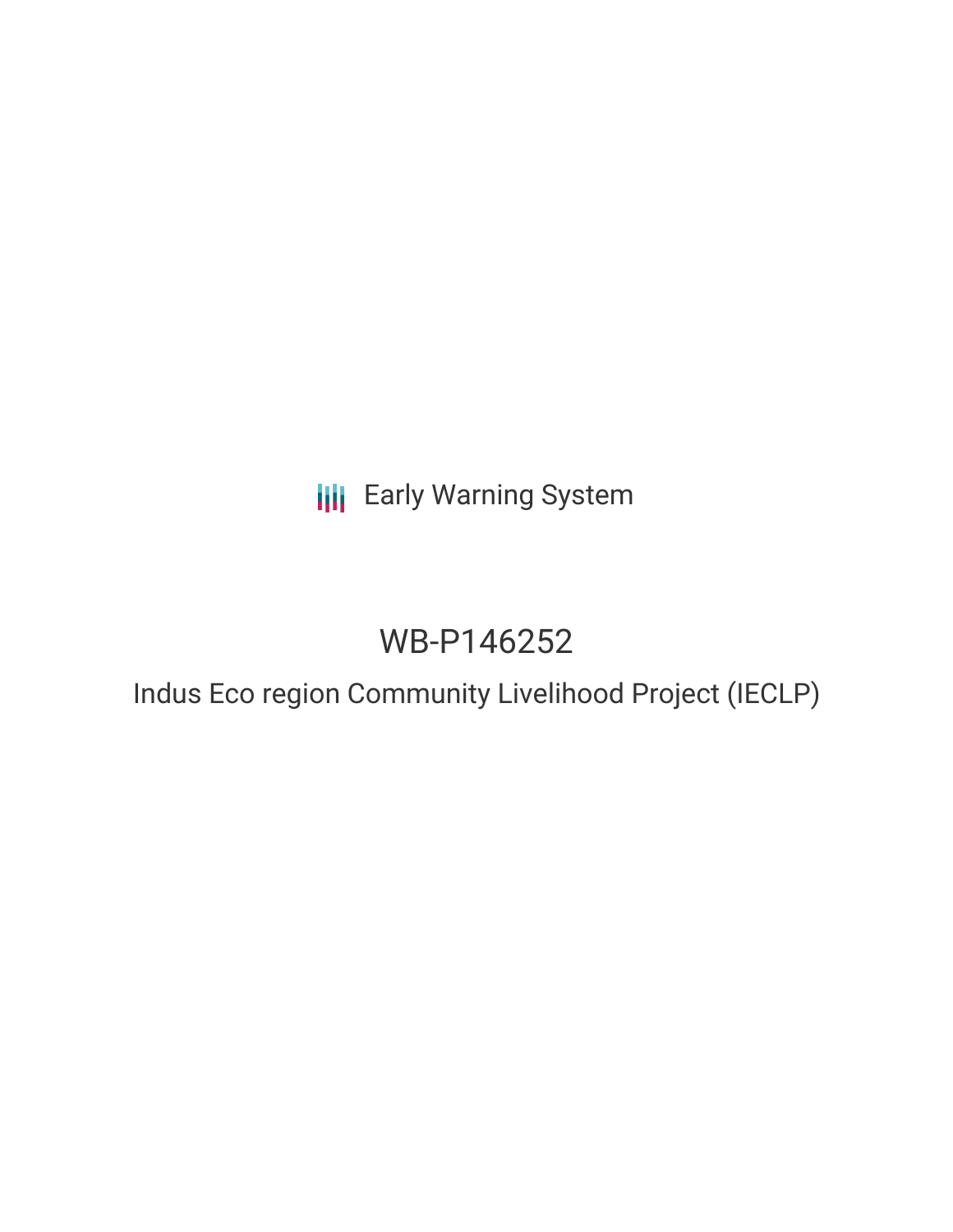

## **Quick Facts**

| <b>Countries</b>              | Pakistan                                              |
|-------------------------------|-------------------------------------------------------|
| <b>Specific Location</b>      | Keenjhar Lake, Manchar Lake, Chotiari, and Nara Canal |
| <b>Financial Institutions</b> | World Bank (WB)                                       |
| <b>Status</b>                 | Active                                                |
| <b>Bank Risk Rating</b>       | B                                                     |
| <b>Voting Date</b>            | 2016-09-09                                            |
| <b>Borrower</b>               | <b>Government of Pakistan</b>                         |
| <b>Sectors</b>                | <b>Agriculture and Forestry</b>                       |
| <b>Investment Type(s)</b>     | <b>Advisory Services</b>                              |
| <b>Project Cost (USD)</b>     | $$3.00$ million                                       |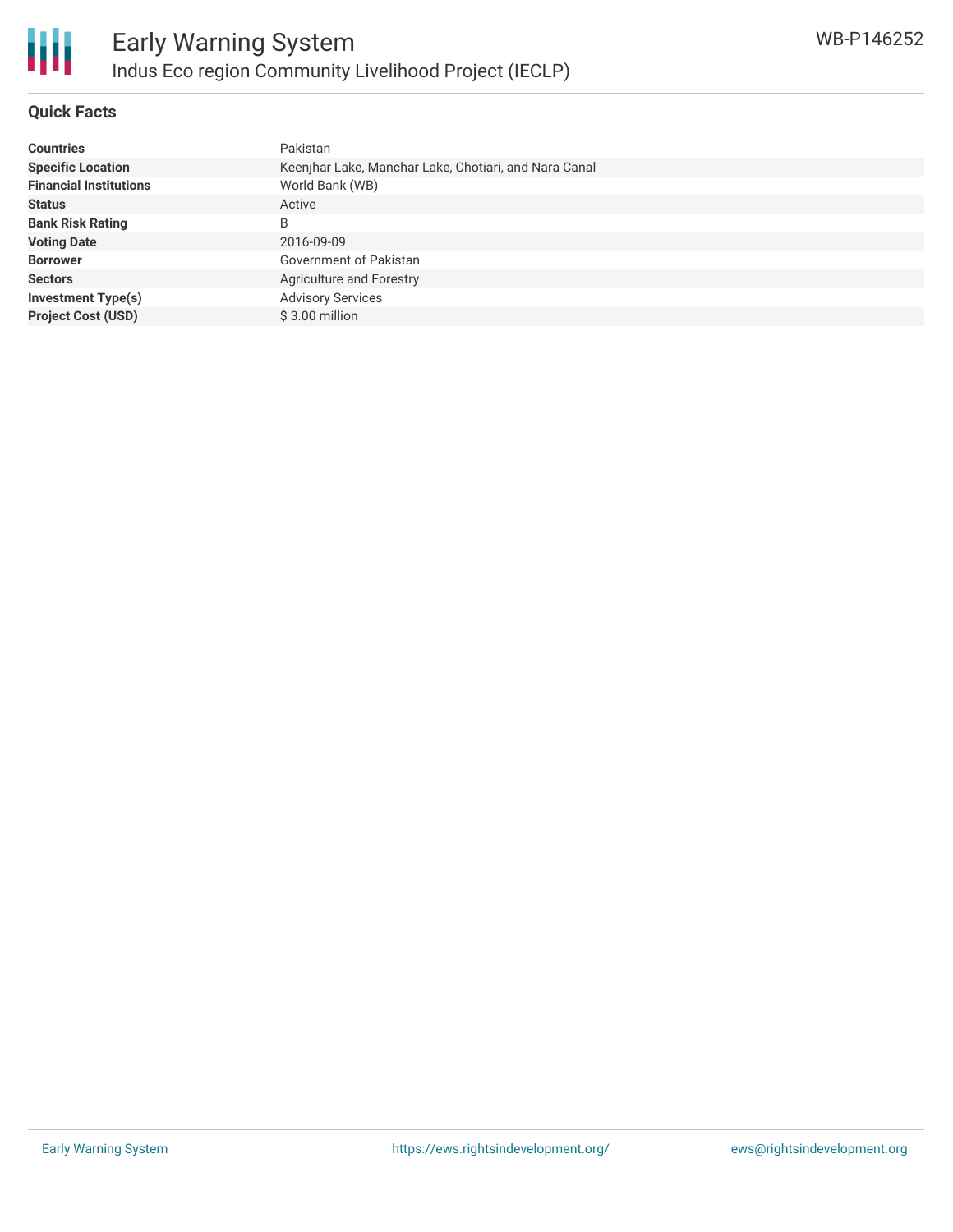

## **Project Description**

According to the bank document, "the Project Development Objective is to pilot alternative livelihood opportunities and improve capacity of households of fisher communities in four priority sites of the

Indus Eco region namely – Keenjhar Lake; Manchar Lake; Chotiari; and Nara Canal. This objectives will be accomplished by: 1. organizing targeted freshwater fisher folk into fisher groups; 2. introduction of better and sustainable fishing practices; 3. enhancing alternative income generation opportunities, for youth, women, and disadvantaged groups, through establishing community based cottage industries; and 4. developing effective and sustainable linkages to markets and local Government.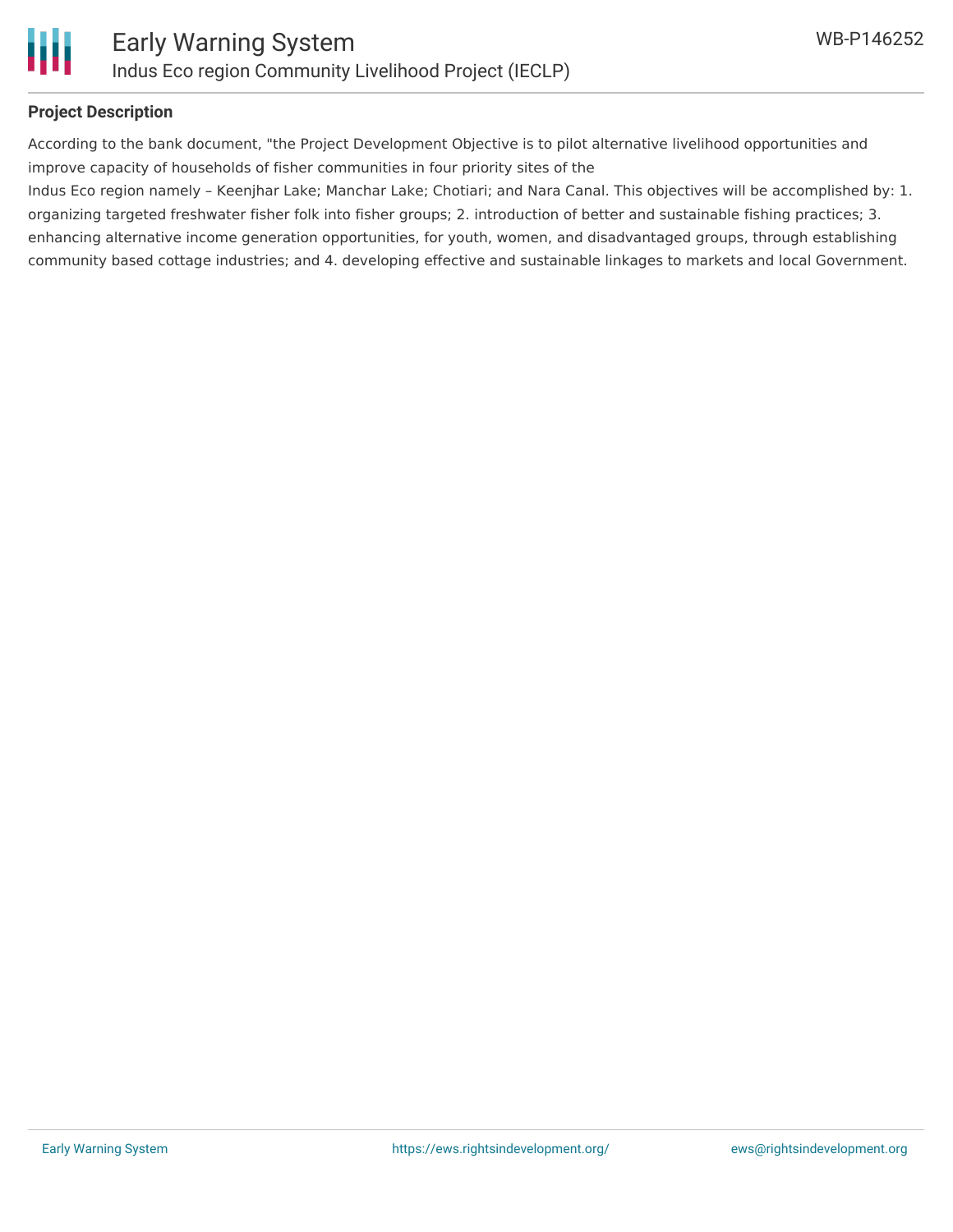

#### **Investment Description**

World Bank (WB)

JSDF Trust Fund US\$ 2.85 million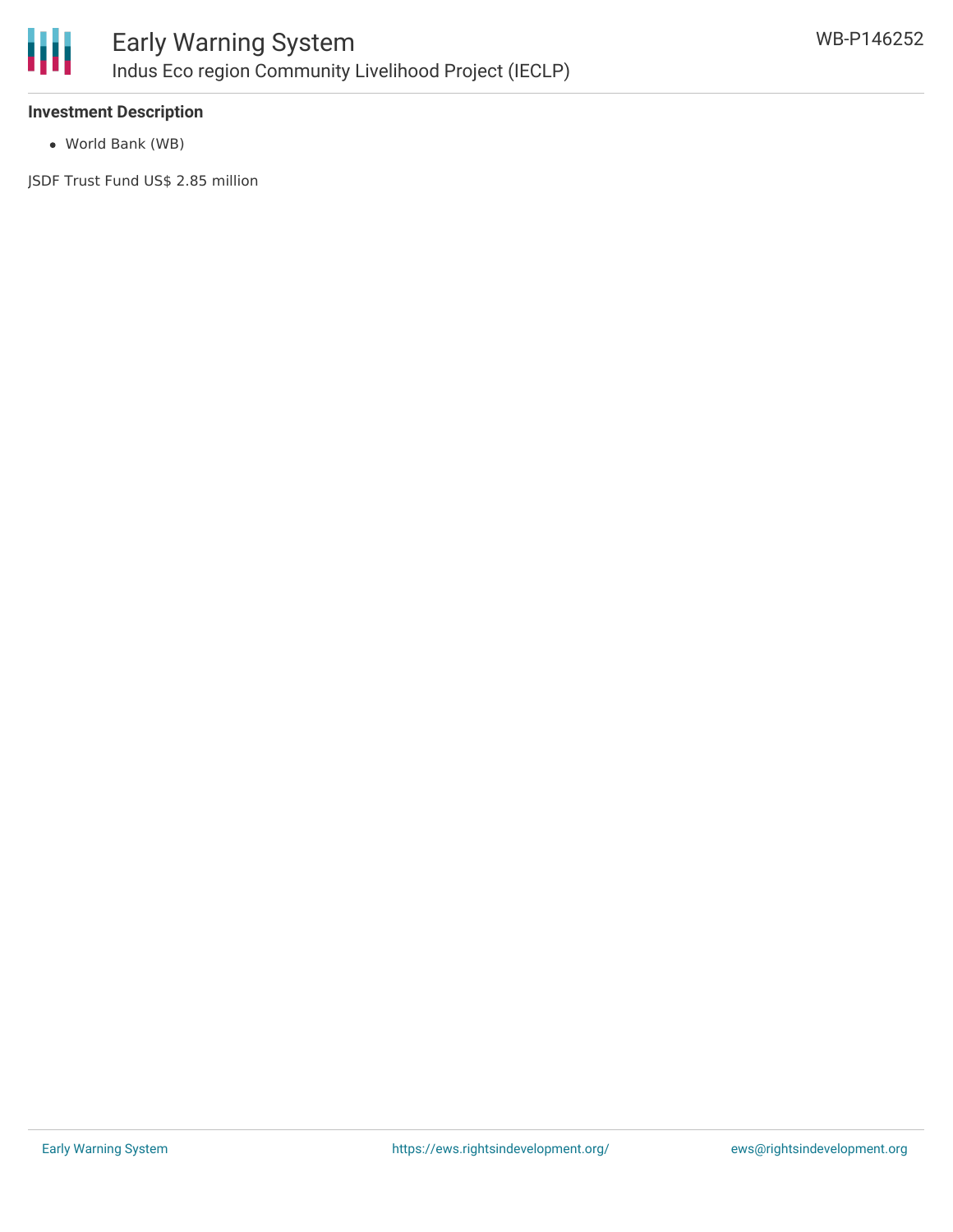

## **Contact Information**

**World Bank** Naila Ahmed. Rural Development Specialist, GSURR Email: nahmed@worldbank.org Phone: 971-4-818-1518

#### **Implemeting Agency**

WORLD WIDE FUND FOR NATURE – PAKISTAN \*No contact information available at the time of disclosure.

#### **ACCOUNTABILITY MECHANISM OF WORLD BANK**

The World Bank Inspection Panel is the independent complaint mechanism and fact-finding body for people who believe they are likely to be, or have been, adversely affected by a World Bank-financed project. If you submit a complaint to the Inspection Panel, they may investigate to assess whether the World Bank is following its own policies and procedures for preventing harm to people or the environment. You can contact the Inspection Panel or submit a complaint by emailing ipanel@worldbank.org. You can learn more about the Inspection Panel and how to file a complaint at: <http://ewebapps.worldbank.org/apps/ip/Pages/Home.aspx> .